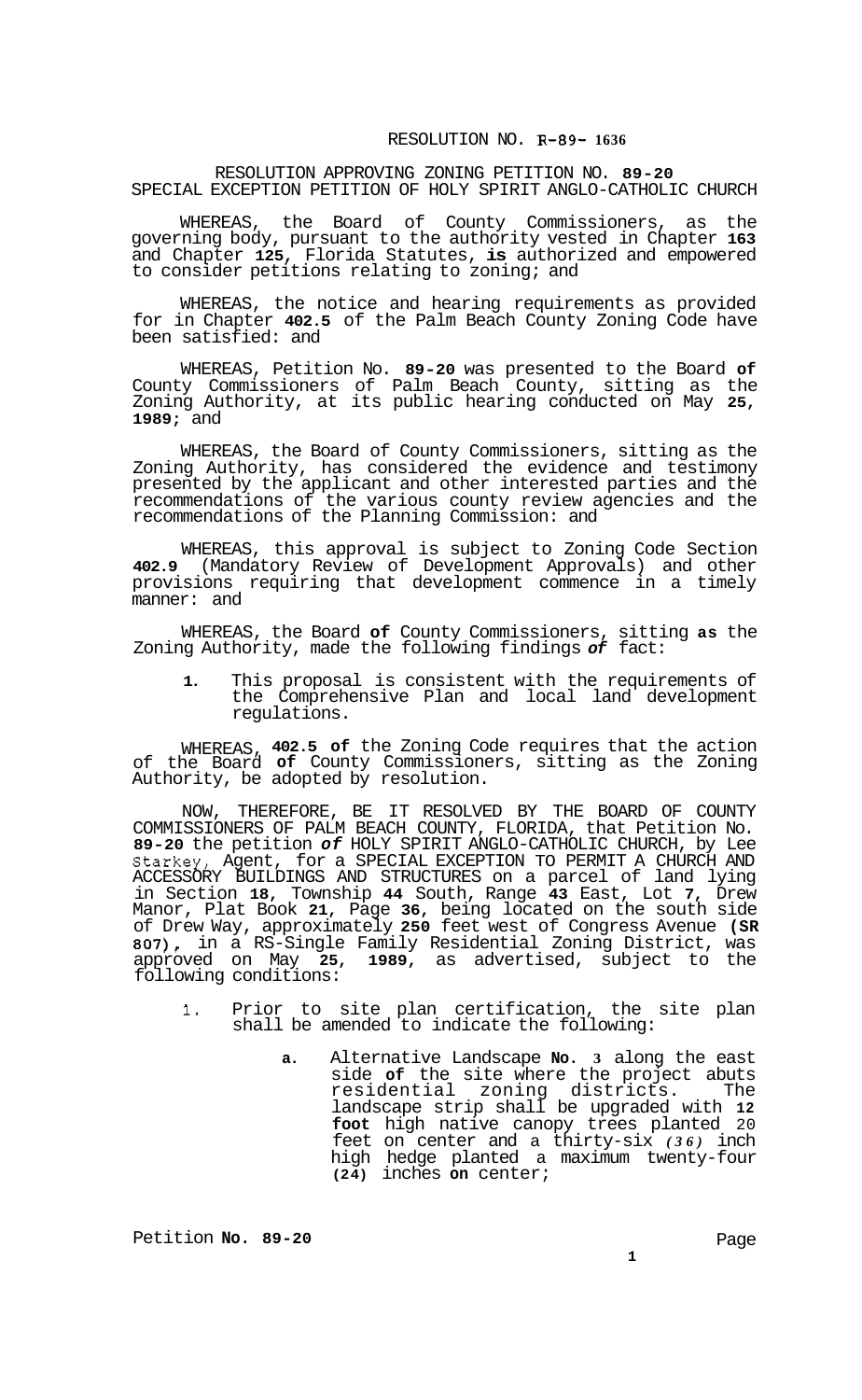- b. The required safe sight distance triangles at the entrance way; and,
- c. **A** six **(6)** foot wooden fence shall be located along the western property line with twelve **(12)** foot native canopy trees, twenty *(20)* feet **on** center with a thirtysix **(36)** inch hedge, planted **a** maximum twenty-four **(24)** inches on center.
- **2.**  The petitioner shall relocate the required landscaping out of the septic tank and drain field.
- **3.**  Dumpsters and trash receptacles shall be screened from view by a solid wooden fence and landscaping from adjacent lots and streets.
- **4. No** off-premise signs shall be permitted on site.
- **5.**  Security lighting shall be low intensity and directed away from nearby residences through the use of house side shields. Lighting standards shall not exceed eight *(8)* feet in height.
- **6.**  The facility shall be limited to a seating capacity of sixty **(60)** persons.
- *7.*  There shall be no parking within the right-of-way or landscaped areas. Parking shall be limited to designated parking spaces. -
- *8.*  The application and engineering plans, calculations, etc. to construct well and/or septic tank must be submitted to the Health Department prior to site plan approval (or prior to issuance of Building Permit for straight rezoning).
- *9.*  Water service is available **to** the property. Therefore, no well shall be permitted on the site to provide potable water.
- **10.**  The Developer shall provide discharge control and treatment for the stormwater runoff in accordance with all applicable agency requirements in effect at the time of the permit application. However, at a minimum, this development shall retain onsite the stormwater runoff generated by a three **(3)** year-one **(1)** hour storm with **a** total rainfall of **3** inches as required by the Permit Section, Land Development Division. In the event that the subject site abuts a Department **of** Transportation maintained roadway, concurrent approval from the Florida Department of Transportation will **also** be required. The drainage system shall be maintained in an acceptable condition as approved by the County Engineer. In the event that the drainage system **is** not adequately maintained as determined by the County Engineer, this matter will be referred to the Code Enforcement Board'for enforcement.
- **11.**  The Property owner shall re-construct Drew Way subject to approval by the County Engineer, a minimum **of 2-10** feet travel lanes local street standards from Congress Avenue to the project **s** entrance road plus the appropriate paved tapers from the **20** feet paved section to the 16 feet paved section. This

Petition No. 89-20 **NO.** 89-20 Page